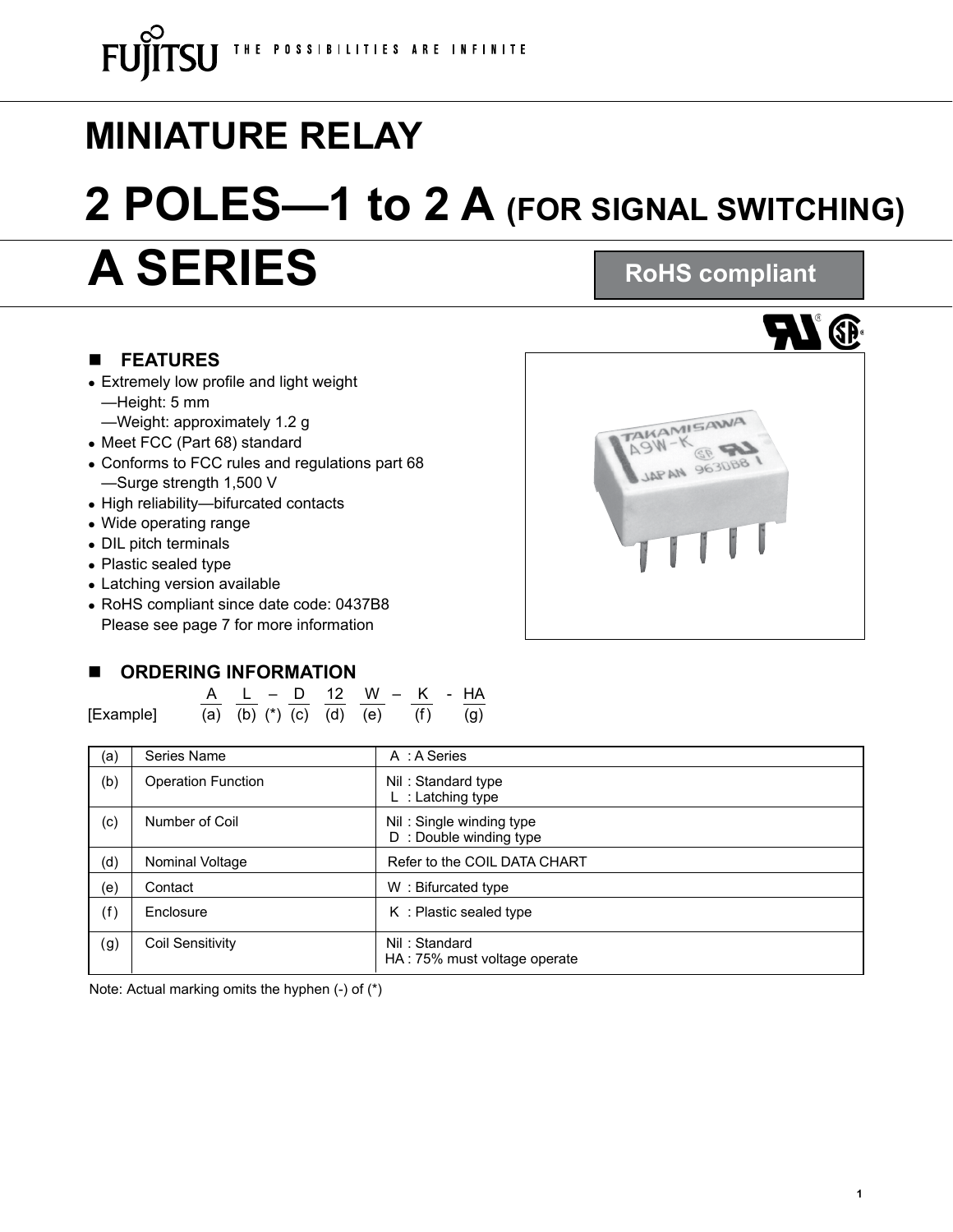### **n** COIL DATA CHART

|          | <b>MODEL</b> | <b>Nominal</b><br>voltage | Coil resistance<br>(±10%)                                                                               | <b>Must operate</b><br>voltage*1 | Must release<br>voltage*1 | <b>Nominal</b><br>power |
|----------|--------------|---------------------------|---------------------------------------------------------------------------------------------------------|----------------------------------|---------------------------|-------------------------|
|          | A-1.5W-K     | 1.5 VDC                   | $16.1\Omega$                                                                                            | $+1.13$ VDC                      | $+0.15$ VDC               | 140 mW                  |
|          | A- 3 W-K     | 3 VDC                     | $64.3\Omega$                                                                                            | $+2.25$ VDC                      | $+0.3$ VDC                | 140 mW                  |
| Type     | A-4.5W-K     | 4.5 VDC                   | $145\Omega$                                                                                             | +3.38 VDC                        | $+0.45$ VDC               | 140 mW                  |
|          | A- 5 W-K     | 5 VDC                     | 178 <omega< td=""><td><math>+3.75</math> VDC</td><td><math>+0.5</math> VDC</td><td>140 mW</td></omega<> | $+3.75$ VDC                      | $+0.5$ VDC                | 140 mW                  |
| Standard | $A - 6$ W-K  | 6 VDC                     | $257\Omega$                                                                                             | $+4.5$ VDC                       | $+0.6$ VDC                | 140 mW                  |
|          | A- 9 W-K     | 9 VDC                     | 579 $\Omega$                                                                                            | +6.75 VDC                        | $+0.9$ VDC                | 140 mW                  |
|          | A-12 W-K     | 12 VDC                    | $1.028\Omega$                                                                                           | $+9.0$ VDC                       | $+1.2$ VDC                | 140 mW                  |
|          | A-18 W-K     | 18 VDC                    | $1.620\Omega$                                                                                           | $+13.5$ VDC                      | $+1.8$ VDC                | 200 mW                  |
|          | A-24 W-K     | 24 VDC                    | $2,880\Omega$                                                                                           | +18.0 VDC                        | $+2.4$ VDC                | 200 mW                  |
|          | A-48 W-K     | 48 VDC                    | $7,680\Omega$                                                                                           | +36.0 VDC                        | +4.8 VDC                  | 300 mW                  |

Note: \*<sup>1</sup> Specified values are subject to pulse wave voltage.

All values in the table are measured at 20°C.

| <b>MODEL</b>                 |                   | <b>Nominal</b><br>voltage | <b>Coil resistance</b><br>$(\pm 10\%)$ | <b>Set</b><br>voltage*1 | <b>Reset</b><br>voltage*1 | <b>Nominal</b><br>power |
|------------------------------|-------------------|---------------------------|----------------------------------------|-------------------------|---------------------------|-------------------------|
|                              | AL-1.5W-K         | 1.5 VDC                   | $22.5\Omega$                           | +1.13 VDC               | $-1.05$ VDC               | 100 mW                  |
| Single Winding Latching Type | AL- 3 W-K         | 3 VDC                     | $90\Omega$                             | +2.25 VDC               | $-2.1$ VDC                | 100 mW                  |
|                              | AL-4.5W-K         | 4.5 VDC                   | $203\Omega$                            | +3.38 VDC               | $-3.15$ VDC               | 100 mW                  |
|                              | AL- 5 W-K         | 5 VDC                     | $250\Omega$                            | +3.75 VDC               | $-3.5$ VDC                | 100 mW                  |
|                              | AL- 6 W-K         | 6 VDC                     | $360\Omega$                            | +4.5 VDC                | $-4.2$ VDC                | 100 mW                  |
|                              | AL- 9 W-K         | 9 VDC                     | $810\Omega$                            | +6.75 VDC               | $-6.3$ VDC                | 100 mW                  |
|                              | AL-12 W-K         | 12 VDC                    | $1,440\Omega$                          | +9.0 VDC                | $-8.4$ VDC                | 100 mW                  |
|                              | AL-18 W-K         | 18 VDC                    | $2,160\Omega$                          | +13.5 VDC               | $-12.6$ VDC               | 150 mW                  |
|                              | AL-24 W-K         | 24 VDC                    | $3,840\Omega$                          | +18.0 VDC               | $-16.8$ VDC               | 150 mW                  |
|                              | AL-D1.5W-K        | 1.5 VDC                   | P 11.25 $\Omega$                       | +1.13 VDC               |                           | 200 mW                  |
|                              |                   |                           | $S$ 11.25 $\Omega$                     |                         | +1.05 VDC                 |                         |
|                              | AL-D 3 W-K        | 3 VDC                     | P<br>$45\Omega$                        | +2.25 VDC               |                           | 200 mW                  |
| Latching Type                |                   |                           | S<br>$45\Omega$                        |                         | +2.1 VDC                  |                         |
|                              | AL-D4.5W-K        | 4.5 VDC                   | $101\Omega$<br>P                       | +3.38 VDC               |                           | 200 mW                  |
|                              |                   |                           | S<br>$101\Omega$                       |                         | +3.15 VDC                 |                         |
|                              | AL-D 5 W-K        | 5 VDC                     | $125\Omega$<br>P                       | +3.75 VDC               |                           | 200 mW                  |
|                              |                   |                           | $125\Omega$<br>S                       |                         | +3.5 VDC                  |                         |
|                              | AL-D 6 W-K        | 6 VDC                     | 180 $\Omega$<br>P                      | +4.50 VDC               |                           | 200 mW                  |
|                              |                   |                           | 180 $\Omega$<br>S                      |                         | +4.2 VDC                  |                         |
|                              | AL-D 9 W-K        | 9 VDC                     | $405\Omega$<br>P                       | +6.75 VDC               |                           | 200 mW                  |
| Double Winding               |                   |                           | $405\Omega$<br>S                       |                         | +6.3 VDC                  |                         |
|                              | <b>AL-D12 W-K</b> | 12 VDC                    | 720Ω<br>P                              | +9.0 VDC                |                           | 200 mW                  |
|                              |                   |                           | 720Ω<br>S                              |                         | +8.4 VDC                  |                         |
|                              | <b>AL-D18 W-K</b> | 18 VDC                    | P 1,080 $\Omega$                       | +13.5 VDC               |                           | 300 mW                  |
|                              |                   |                           | $S$ 1,080 $\Omega$                     |                         | +12.6 VDC                 |                         |
|                              | AL-D24 W-K        | 24 VDC                    | P 1,920 $\Omega$                       | +18.0 VDC               |                           | 300 mW                  |
|                              |                   |                           | $S$ 1,920 $\Omega$                     |                         | +16.8 VDC                 |                         |

Note: \*<sup>1</sup> Specified values are subject to pulse wave voltage. All values in the table are measured at 20°C.

P: Primary coil S: Secondary coil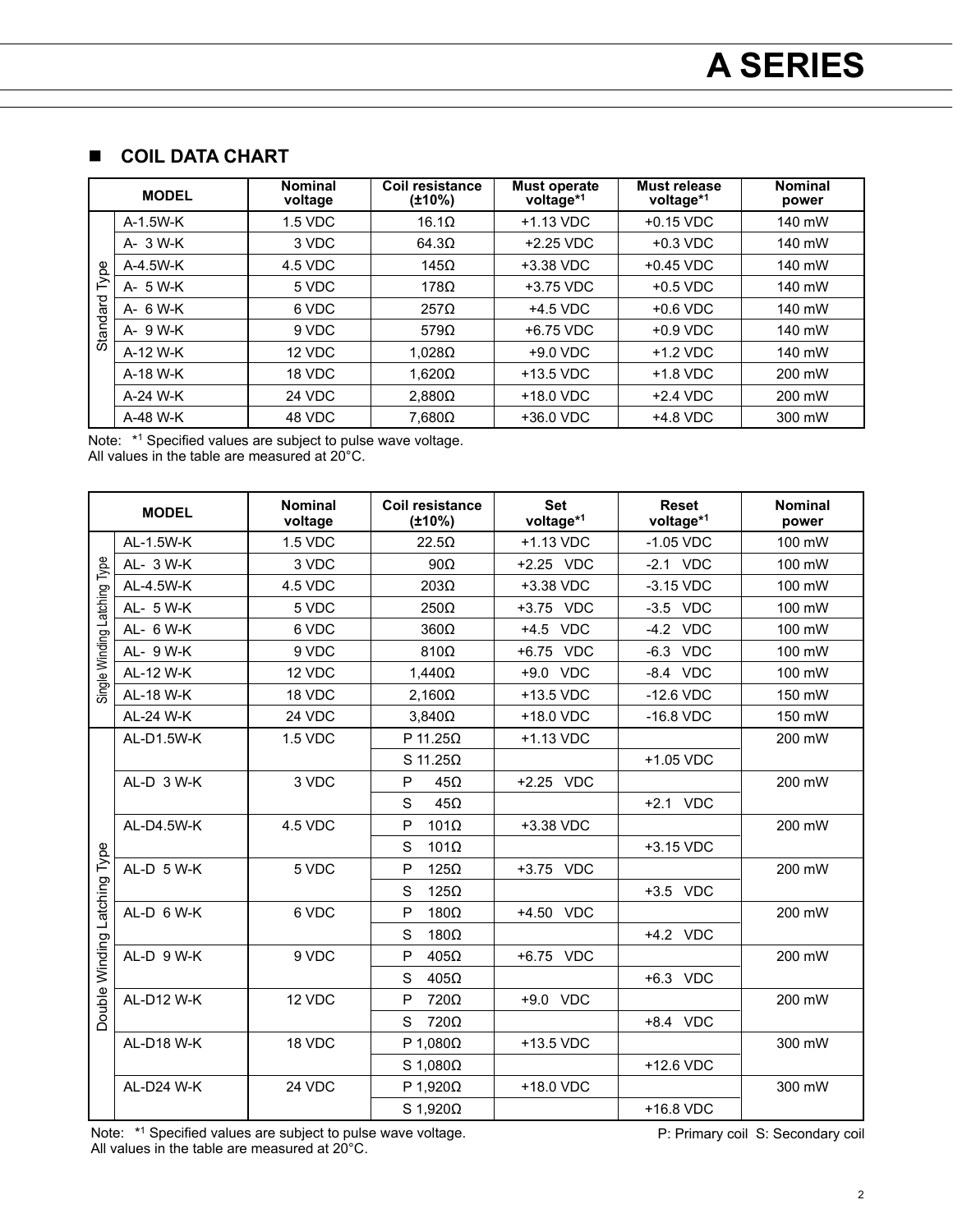### **n** SPECIFICATIONS

| <b>Item</b> |                              |                                                                                                                     | <b>Standard Type</b>                                                                      | <b>Single Winding Latching Type</b> | <b>Double Winding Latching Type</b> |  |  |
|-------------|------------------------------|---------------------------------------------------------------------------------------------------------------------|-------------------------------------------------------------------------------------------|-------------------------------------|-------------------------------------|--|--|
|             |                              |                                                                                                                     | A-() W-K                                                                                  | AL-( ) W-K                          | AL-D ( ) W-K                        |  |  |
| Contact     | Arrangement                  |                                                                                                                     | 2 form C (DPDT)                                                                           |                                     |                                     |  |  |
|             | Material                     |                                                                                                                     | Gold overlay silver alloy                                                                 |                                     |                                     |  |  |
|             | Resistance (initial)         |                                                                                                                     | Maximum 50 m $\Omega$ (at 1 A 6 VDC)                                                      |                                     |                                     |  |  |
|             | Rating (resistive)           |                                                                                                                     | 0.5 A 125 VAC or 1 A 30 VDC                                                               |                                     |                                     |  |  |
|             | Maximum Carrying Current     |                                                                                                                     | 2A                                                                                        |                                     |                                     |  |  |
|             | Maximum Switching Power      |                                                                                                                     | 62.5 AV/30 W                                                                              |                                     |                                     |  |  |
|             | Maximum Switching Voltage    |                                                                                                                     | 125VAC, 110VDC                                                                            |                                     |                                     |  |  |
|             | Maximum Switching Current    |                                                                                                                     | 2A                                                                                        |                                     |                                     |  |  |
|             | Minimum Switching Load*1     |                                                                                                                     | 0.01 mA 10 mVDC                                                                           |                                     |                                     |  |  |
| Capacitance |                              | Approximately 0.5 pF (between open contacts, adjacent contacts)<br>Approximately 1.0 pF (between coil and contacts) |                                                                                           |                                     |                                     |  |  |
| Coil        | Nominal Power (at 20°C)      |                                                                                                                     | 140 to 300 mW                                                                             | 100 to 150 mW                       | 200 to 300 mW                       |  |  |
|             | Operate Power (at 20°C)      |                                                                                                                     | 80 to 170 W                                                                               | 60 to 85 mW                         | 150 to 170 mW                       |  |  |
|             | <b>Operating Temperature</b> |                                                                                                                     | -40°C to +85°C (no frost) (refer to the CHARACTERISTIC DATA)                              |                                     |                                     |  |  |
| Time Value  | Operate (at nominal voltage) |                                                                                                                     | Maximum 6 ms                                                                              | Maximum 6 ms (set)                  |                                     |  |  |
|             | Release (at nominal voltage) |                                                                                                                     | Maximum 4 ms                                                                              | Maximum 6 ms (reset)                |                                     |  |  |
| Life        | Mechanical                   |                                                                                                                     | $1 \times 10^8$ ops. minimum                                                              | $1 \times 10^7$ ops. minimum        |                                     |  |  |
|             | Electrical                   |                                                                                                                     | 2 × 10 <sup>5</sup> ops. min. (0.5 A 125 VAC), 5 × 10 <sup>5</sup> ops. min. (1 A 30 VDC) |                                     |                                     |  |  |
| Other       | Vibration<br>Resistance      | Misoperation                                                                                                        | 10 to 55 Hz (double amplitude of 3.3 mm)                                                  |                                     |                                     |  |  |
|             |                              | Endurance                                                                                                           | 10 to 55 Hz (double amplitude of 5.0 mm)                                                  |                                     |                                     |  |  |
|             | Shock<br>Resistance          | Misoperation                                                                                                        | 500 m/s <sup>2</sup> (11 $\pm$ 1 ms)                                                      |                                     |                                     |  |  |
|             |                              | Endurance                                                                                                           | 1,000 m/s <sup>2</sup> ( $6 \pm 1$ ms)                                                    |                                     |                                     |  |  |
|             | Weight                       |                                                                                                                     | Approximately 1.2 g                                                                       |                                     |                                     |  |  |

\*1 Minimum switching loads mentioned above are reference values. Please perform the confirmation test with the actual load before production since reference values may vary according to switching frequencies, environmental conditions and expected reliability levels.

### $\blacksquare$  **INSULATION**

| Item                 |                                        |                                                |  |
|----------------------|----------------------------------------|------------------------------------------------|--|
| Resistance (initial) |                                        | Minimum 1,000 $M\Omega$ (500VDC)               |  |
| l Dielectric         | open contacts                          | 1,000 VAC 1 min.                               |  |
| Strength             | coil and contacts<br>adjacent contacts | 1,000 VAC 1 min.                               |  |
| Surge Voltage        |                                        | 1500V (coil-contact) (10/160 µs standard wave) |  |

### n **SAFETY STANDARD AND FILE NUMBERS**

| <b>Type</b> | Compliance                | Contact rating                                                                                                       |
|-------------|---------------------------|----------------------------------------------------------------------------------------------------------------------|
| UL          | UL 478, UL 508<br>E 45026 | Flammability: UL 94-V0 (plastics)<br>0.5A, 125VAC (General use)<br>2A, 30VDC (resistive)<br>0.3A, 110VDC (resistive) |
| <b>CSA</b>  | C22.2 No. 14<br>LR 35579  |                                                                                                                      |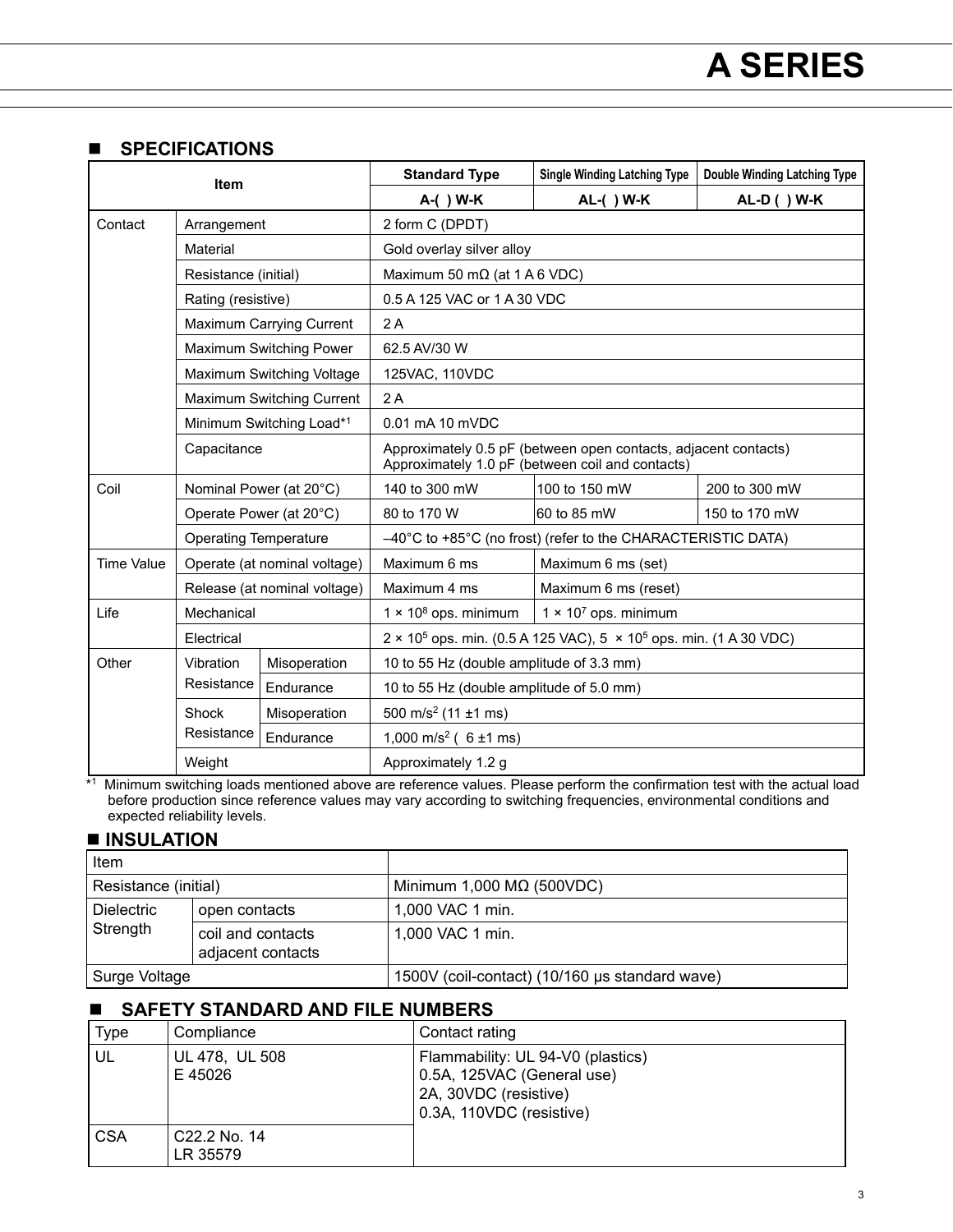$\blacksquare$  **CHARACTERISTIC DATA** 







### **N** REFERENCE DATA















10

Contact Voltage(V)

- I I II I

န် ၈.<br>ပိ

 $_{0.3}$ 

 $_{0.2}$ 

 $0.1\frac{L}{1}$ 





Distribution of Operate & Release Time

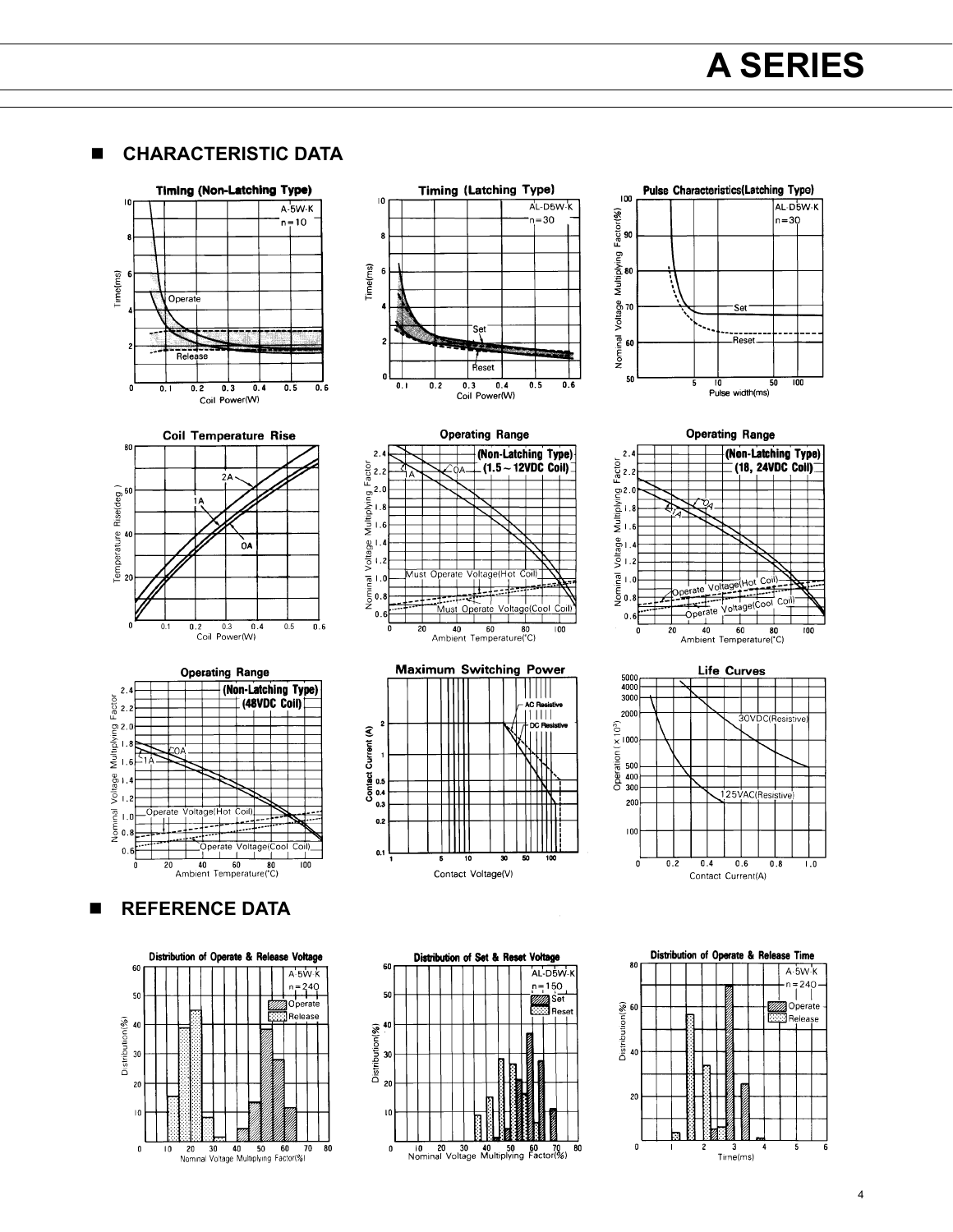## **A SERIES**



ommor

bewee

 $0.\overline{2}$ 

0 20 40 60 80 100 120 140 160 180 200 Frequency(MHz)

5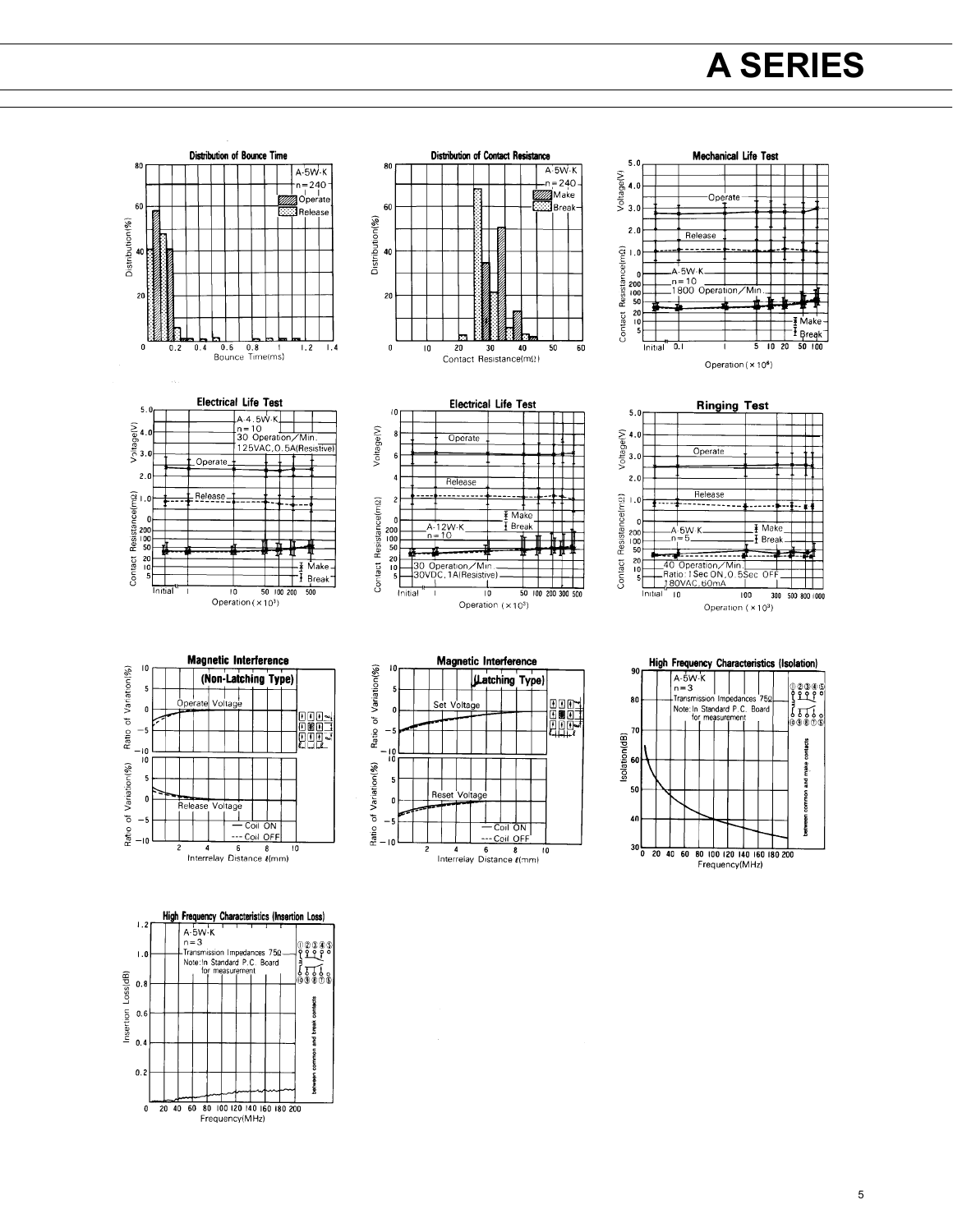### **n** DIMENSIONS





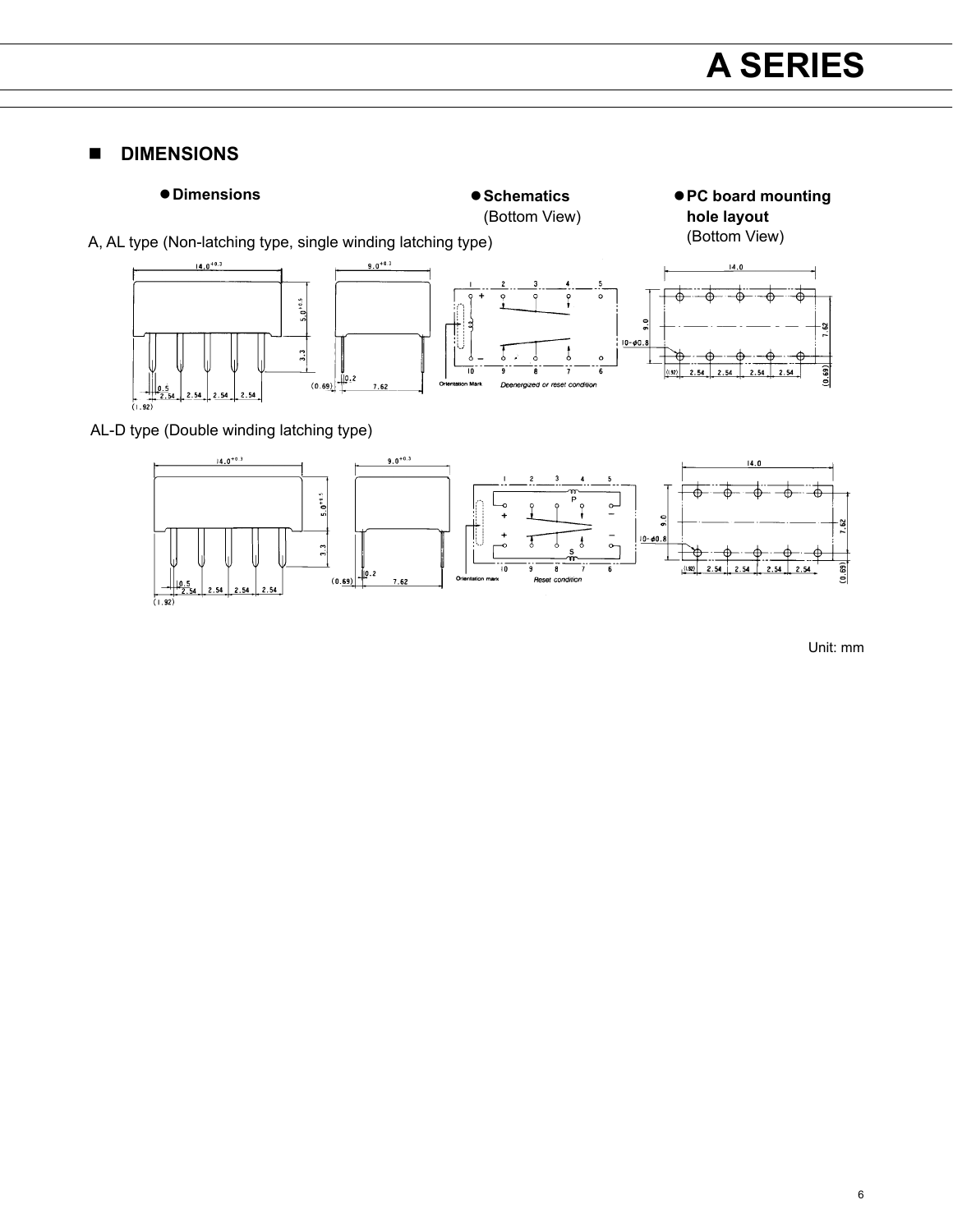### **RoHS Compliance and Lead Free Relay Information**

### **1. General Information**

- Relays produced after the specific date code that is indicated on each data sheet are lead-free now. Most of our signal and power relays are lead-free. Please refer to Lead-Free Status Info. (http://www.fujitsu.com/us/downloads/MICRO/fcai/relays/lead-free-letter.pdf)
- $\bullet$  Lead free solder paste currently used in relays is Sn-3.0Ag-0.5Cu.
- All signal and most power relays also comply with RoHS. Please refer to individual data sheets. Relays that are RoHS compliant do not contain the 5 hazardous materials that are restricted by RoHS directive (lead, mercury, chromium IV, PBB, PBDE).
- It has been verified that using lead-free relays in leaded assembly process will not cause any problems (compatible).
- "LF" is marked on each outer and inner carton. (No marking on individual relays).
- To avoid leaded relays (for lead-free sample, etc.) please consult with area sales office.
- We will ship leaded relays as long as the leaded relay inventory exists.

Note: Cadmium was exempted from RoHS on October 21, 2005. (Amendment to Directive 2002/95/EC)

### **2. Recommended Lead Free Solder Profile**

Recommended solder paste Sn-3.0Ag-0.5Cu.

### **Reflow Solder condition**

**Flow Solder condition:**<br>Pre-heating: maximum 120 maximum 120°C Soldering: dip within 5 sec. at 260˚C soler bath

#### **Solder by Soldering Iron:**

Soldering Iron Temperature: maximum 360°C<br>Duration: maximum 3 sec. maximum 3 sec.

### **We highly recommend that you confirm your actual solder conditions**

### **3. Moisture Sensitivity**

• Moisture Sensitivity Level standard is not applicable to electromechanical realys.

### **4. Tin Whisker**

• Dipped SnAgCu solder is known as low risk tin whisker. No considerable length whisker was found by our in house test.